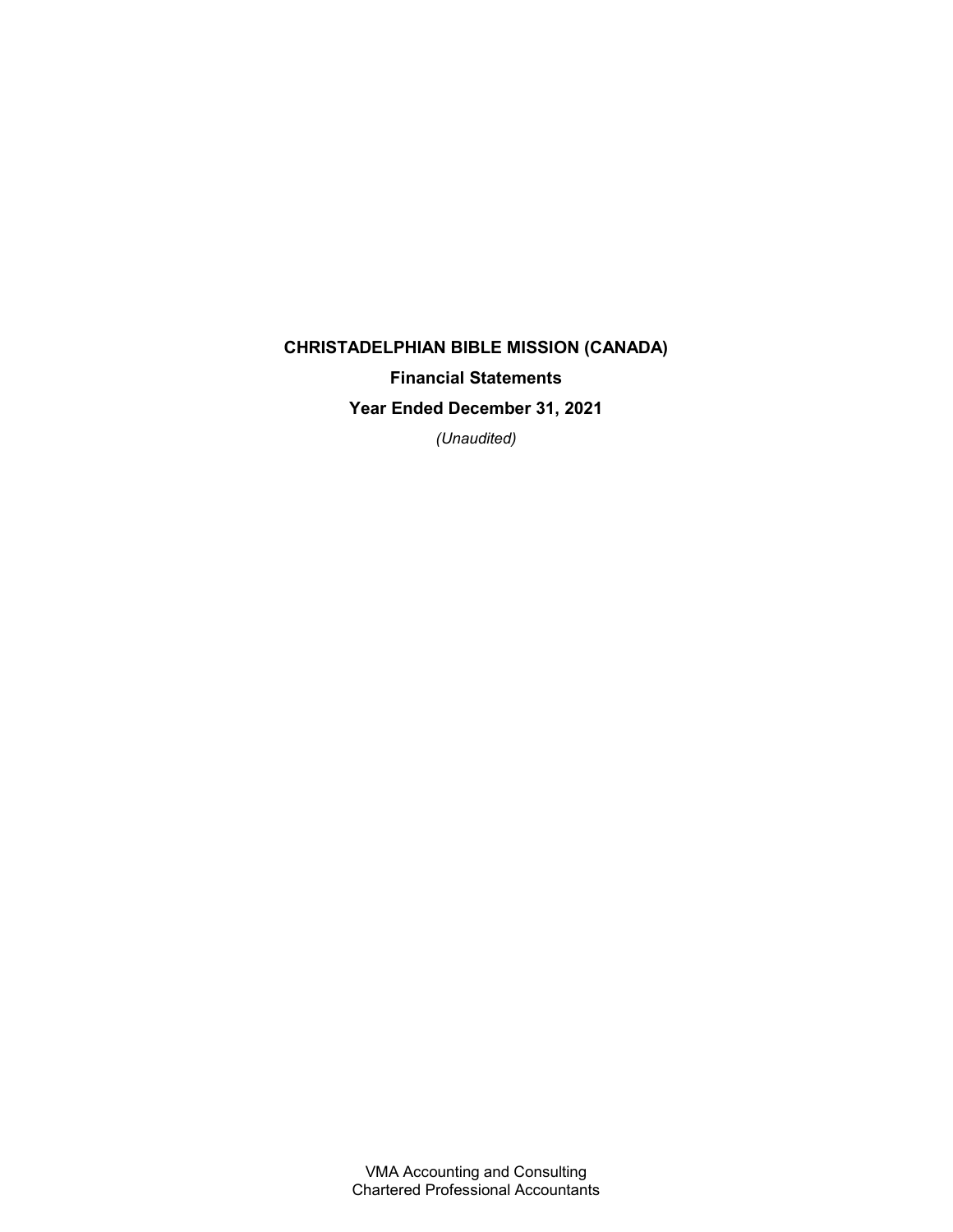# REVIEW ENGAGEMENT REPORT

To the Members of Christadelphian Bible Mission (Canada)

We have reviewed the statement of financial position of Christadelphian Bible Mission (Canada)as at December 31, 2021 and the statements of revenue and expenditures, changes in net assets and cash flows for the year then ended.

Management's Responsibility for the Financial Statements

Management is responsible for the preparation and fair presentation of these financial statements in accordance with Canadian accounting standards for private enterprises, and for such internal control as management determines is necessary to enable the preparation of financial statements that are free from material misstatement, whether due to fraud or error.

#### Practitioner's Responsibility

Our responsibility is to express a conclusion on the accompanying financial statements based on our review. We conducted our review in accordance with Canadian generally accepted standards for review engagements, which require us to comply with relevant ethical requirements.

A review of financial statements in accordance with Canadian generally accepted standards for review engagements is a limited assurance engagement. The practitioner performs procedures, primarily consisting of making inquiries of management and others within the entity, as appropriate, and applying analytical procedures, and evaluates the evidence obtained.

The procedures performed in a review are substantially less in extent than, and vary in nature from, those performed in an audit conducted in accordance with Canadian generally accepted auditing standards. Accordingly, we do not express an audit opinion on these financial statements.

**Conclusion** 

Based on our review, nothing has come to our attention that causes us to believe that these financial statements are not, in all material respects, in accordance with Canadian Accounting Standards for Notfor-Profit Organizations.

Langley, British Columbia

April 18, 2022 CHARTERED PROFESSIONAL ACCOUNTANTS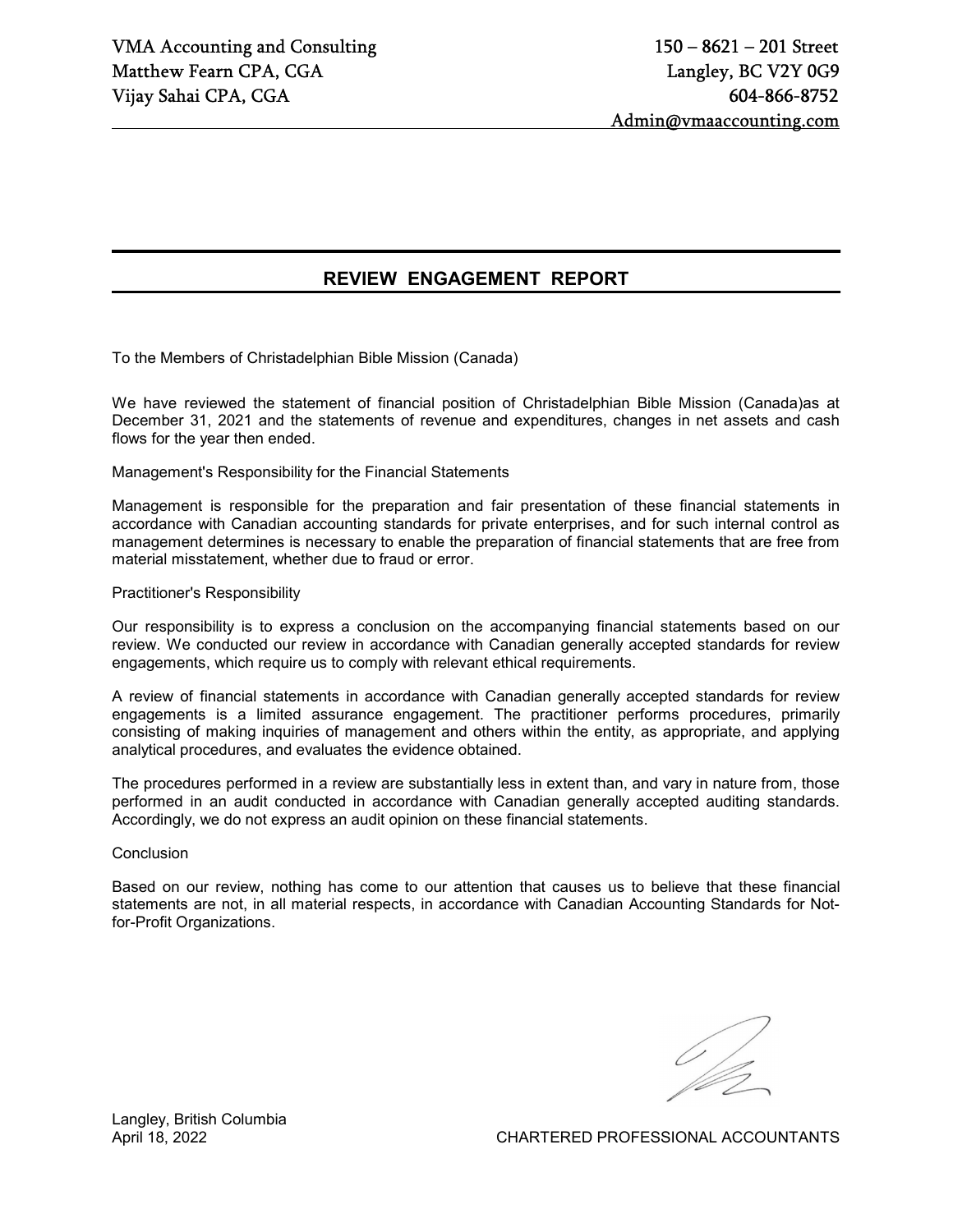(Incorporated under the Canada Not-for-Profit Corporations Act)

### Statement of Financial Position

### December 31, 2021

(Unaudited)

|                                                                                       |    | 2021                                 |               | 2020                                  |
|---------------------------------------------------------------------------------------|----|--------------------------------------|---------------|---------------------------------------|
| <b>ASSETS</b>                                                                         |    |                                      |               |                                       |
| <b>CURRENT</b><br>Cash<br>Cash with agents<br>Accounts receivable<br>Prepaid expenses | \$ | 740,852<br>37,325<br>1,188<br>11,742 | \$            | 447,119<br>44,655<br>11,590<br>15,177 |
|                                                                                       |    | 791,107                              |               | 518,541                               |
| TANGIBLE CAPITAL ASSETS (Note 3)                                                      |    | 6,956                                |               | 9,946                                 |
|                                                                                       | S  | 798,063                              | $\frac{1}{2}$ | 528,487                               |
| <b>LIABILITIES AND NET ASSETS</b>                                                     |    |                                      |               |                                       |
| <b>CURRENT</b><br>Payables<br>Deferred donations (Note 4)                             | \$ | 2,500<br>310,342                     | \$            | 2,200<br>107,558                      |
|                                                                                       |    | 312,842                              |               | 109,758                               |
| <b>NET ASSETS</b>                                                                     |    |                                      |               |                                       |
| Invested in tangible capital assets<br>Unrestricted                                   |    | 6,956<br>478,265                     |               | 9,946<br>408,783                      |
|                                                                                       |    | 485,221                              |               | 418,729                               |
|                                                                                       | \$ | 798,063                              | \$            | 528,487                               |

### ON BEHALF OF THE BOARD

B. Hlina Director

P. Snobelen Director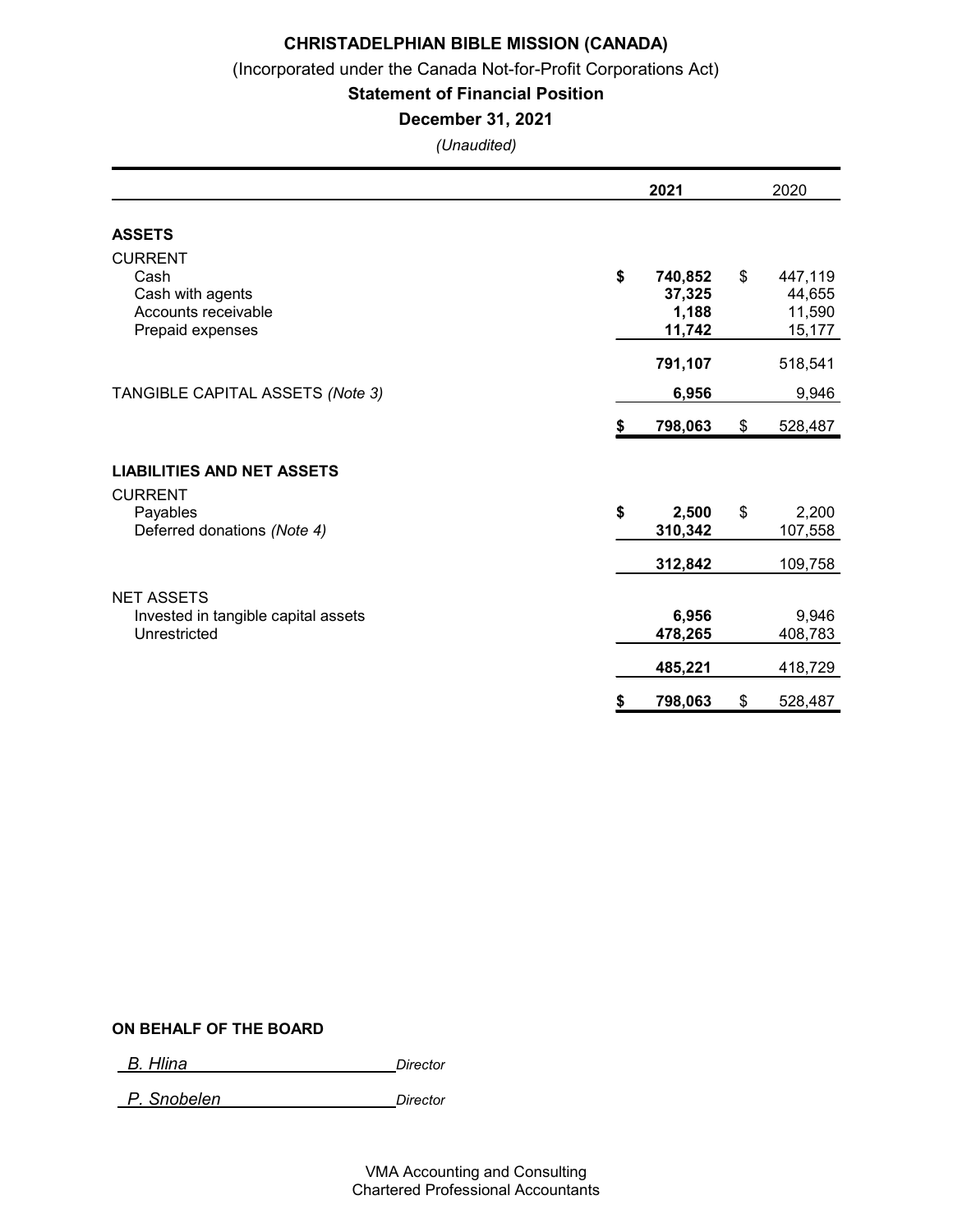# Statement of Revenue and Expenditures

### Year Ended December 31, 2021

|                                                                | 2021 |                  | 2020 |                  |  |
|----------------------------------------------------------------|------|------------------|------|------------------|--|
| <b>REVENUES</b>                                                |      |                  |      |                  |  |
| Donations, individuals and organizations<br>Interest and other | \$   | 399,827<br>3,653 | \$   | 206,771<br>5,175 |  |
|                                                                |      | 403,480          |      | 211,946          |  |
| <b>EXPENSES</b>                                                |      |                  |      |                  |  |
| International Pandemic Support                                 |      | 137,840          |      |                  |  |
| Ecclesia support                                               |      | 89,452           |      | 122,477          |  |
| Other Organization, Pastoral Support                           |      | 55,000           |      |                  |  |
| Mission support                                                |      | 17,110           |      | 19,743           |  |
| Administration                                                 |      | 10,482           |      | 10,108           |  |
| Subscriptions and preaching                                    |      | 9,730            |      | 7,354            |  |
| Website                                                        |      | 7,091            |      | 9,295            |  |
| Property rent                                                  |      | 6,341            |      | 6,261            |  |
| Vehicle amortization                                           |      | 2,990            |      | 4,263            |  |
| Travel and accommodation                                       |      | 952              |      | 21,923           |  |
|                                                                |      | 336,988          |      | 201,424          |  |
| <b>EXCESS OF REVENUES OVER EXPENSES</b>                        | \$   | 66,492           | \$   | 10,522           |  |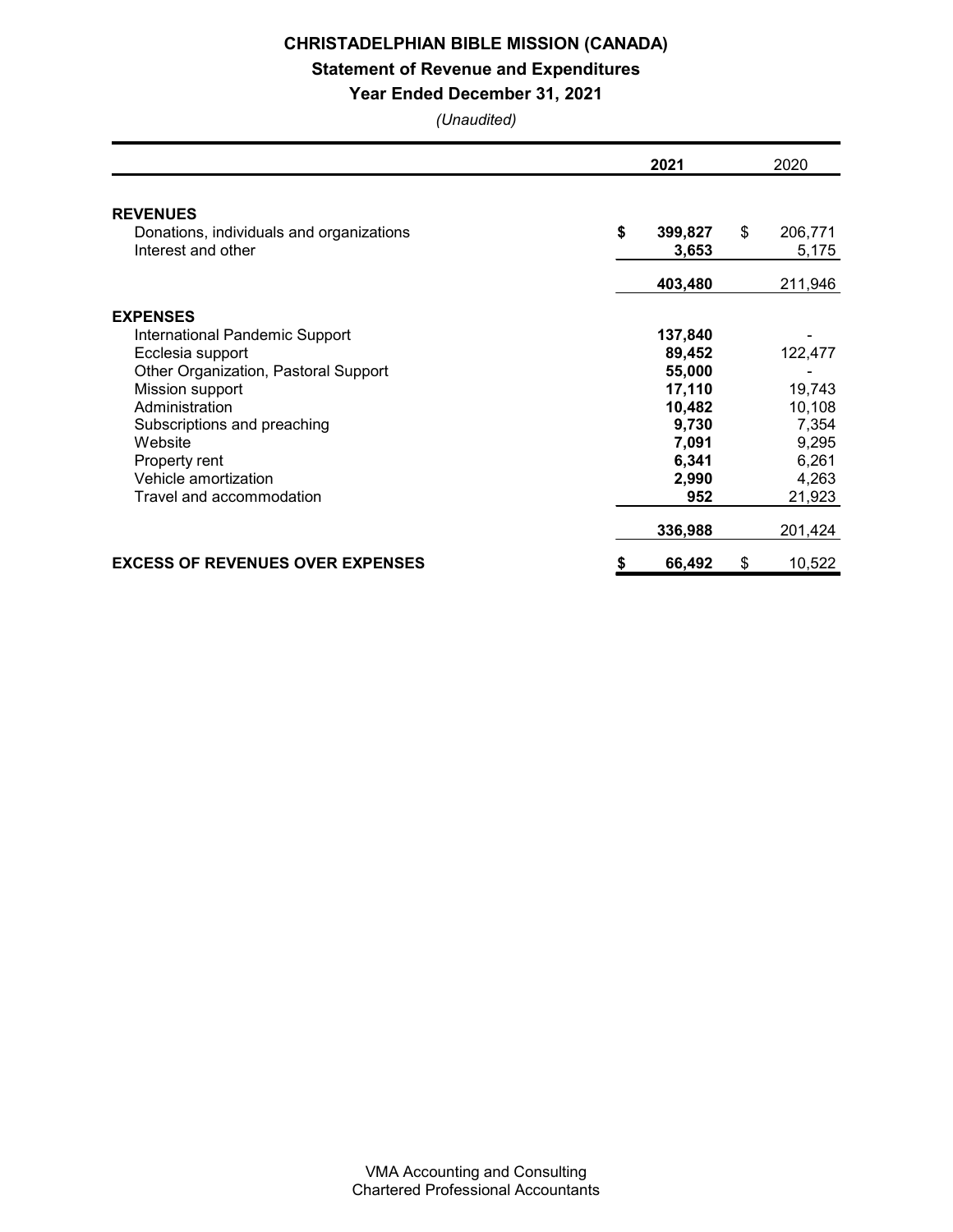# Statement of Changes in Net Assets

Year Ended December 31, 2021

|                                                                           |    | Invested in<br>tangible<br>capital assets |      | Unrestricted<br>Fund | 2021              | 2020                    |
|---------------------------------------------------------------------------|----|-------------------------------------------|------|----------------------|-------------------|-------------------------|
| <b>NET ASSETS - BEGINNING OF YEAR</b><br>Excess of revenues over expenses | .S | 9.946<br>(2,990)                          | - \$ | 408,783 \$<br>69,482 | 418,729<br>66,492 | \$<br>408,207<br>10,522 |
| <b>NET ASSETS - END OF YEAR</b>                                           | \$ | 6,956                                     | S    | 478,265              | 485,221           | 418,729                 |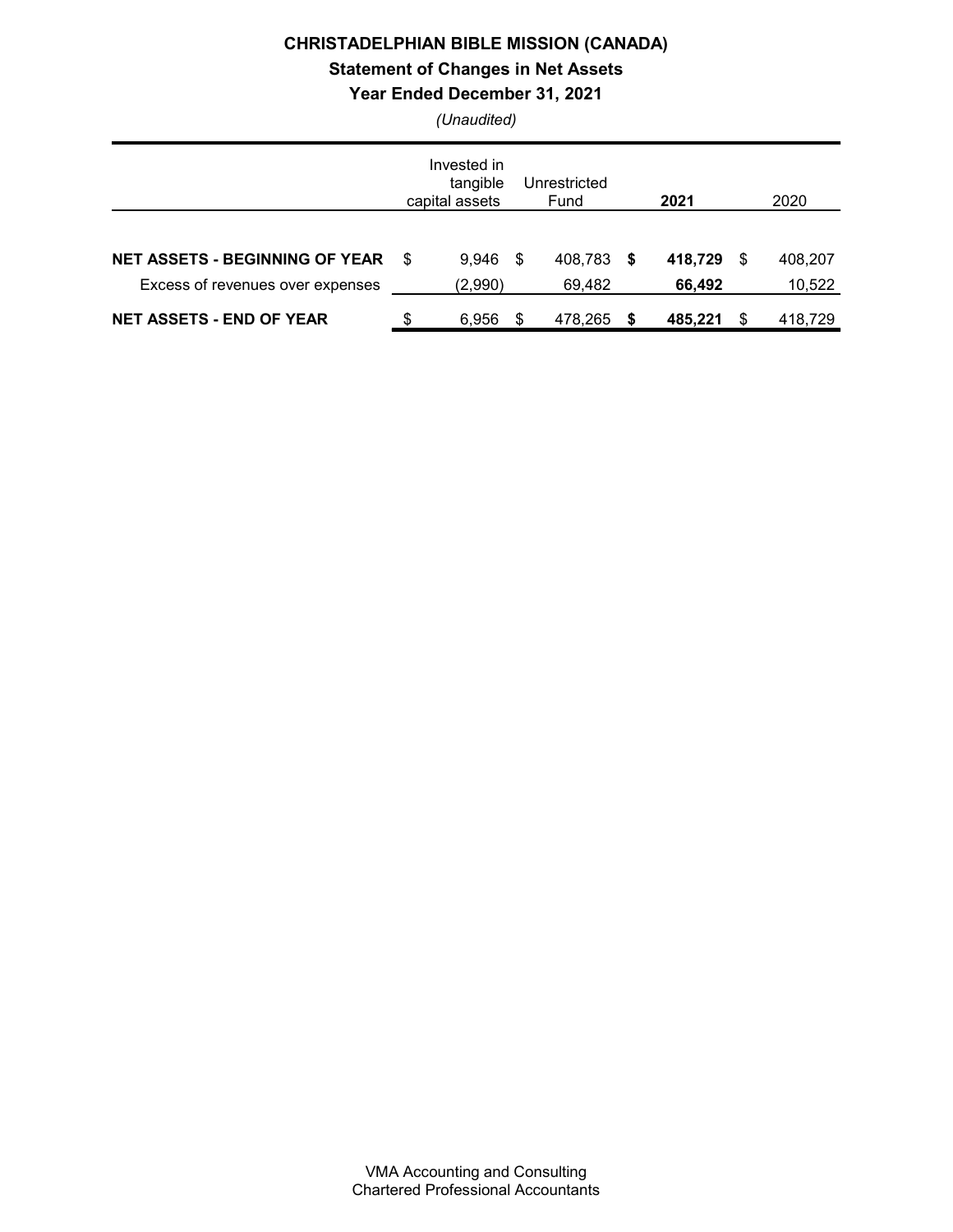Statement of Cash Flows

### Year Ended December 31, 2021

|                                                                                                                                       | 2021                                                  |    | 2020                                                               |
|---------------------------------------------------------------------------------------------------------------------------------------|-------------------------------------------------------|----|--------------------------------------------------------------------|
| <b>OPERATING ACTIVITIES</b><br>Excess of revenues over expenses                                                                       | \$<br>66,492                                          | \$ | 10,522                                                             |
| Item not affecting cash:<br>Amortization of motor vehicles                                                                            | 2,990                                                 |    | 4,263                                                              |
|                                                                                                                                       | 69,482                                                |    | 14,785                                                             |
| Changes in non-cash working capital:<br>Cash with agents<br>Accounts receivable<br>Prepaid expenses<br>Payables<br>Deferred donations | 7,330<br>10,402<br>3,435<br>300<br>202,784<br>224,251 |    | (20, 455)<br>(4,630)<br>(5,613)<br>(7, 897)<br>21,282<br>(17, 313) |
| <b>INCREASE (DECREASE) IN CASH FLOW</b>                                                                                               | 293,733                                               |    | (2,528)                                                            |
| Cash - beginning of year                                                                                                              | 447,119                                               |    | 449,647                                                            |
| <b>CASH - END OF YEAR</b>                                                                                                             | \$<br>740,852                                         | \$ | 447,119                                                            |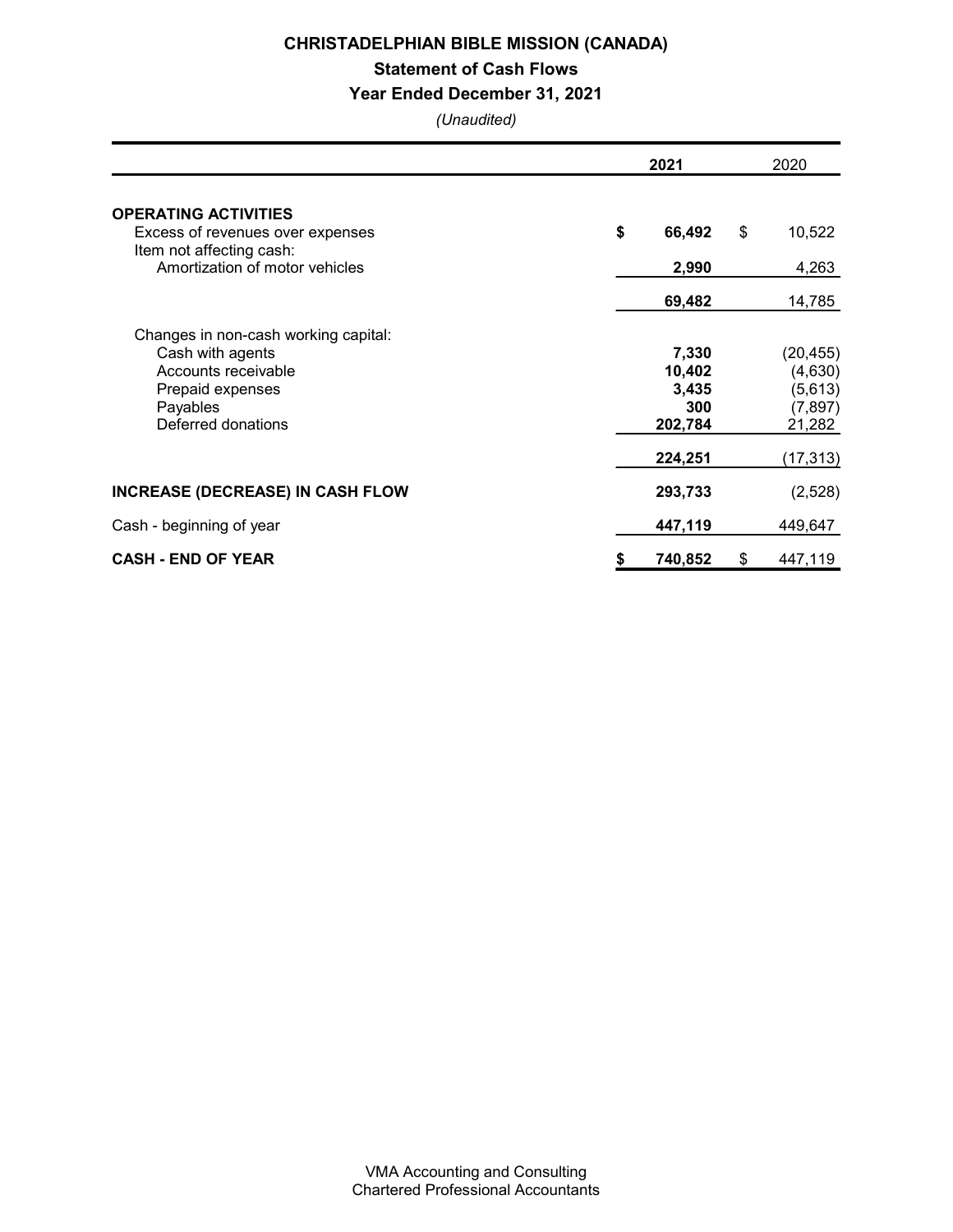# CHRISTADELPHIAN BIBLE MISSION (CANADA) Notes to Financial Statements Year Ended December 31, 2021

(Unaudited)

#### 1. NATURE OF OPERATIONS

Christadelphian Bible Mission (Canada) ("CBMC") is a registered charity under the provisions of the Income Tax Act (Canada), incorporated principally for the purpose of assisting Christadelphians in the dissemination, teaching and preaching of the Christian gospel and in the rendering of material and spiritual service.

### 2. SUMMARY OF SIGNIFICANT ACCOUNTING POLICIES

#### Basis of presentation

These financial statements have been prepared in accordance with Canadian Accounting Standards for Not-for-Profit Organizations.

#### **Revenue**

CBMC follows the deferral method of accounting for donations. Restricted donations are recognized as revenue in the year in which the related expenditure is made. Unrestricted donations are recognized as revenue when received.

### Cash and cash equivalents

Cash includes cash and cash equivalents. Cash equivalents are investments in term deposits are valued at cost plus accrued interest.The carrying amounts approximate fair value because they have maturities of less than 1 year.

#### Financial instruments

Financal instruments are recorded at fair value when aquired or issued. In subsequent periods, financial assets with actively traded markets are reported at fair value, with any unrealized gains and losses reported in income. All other financial instruments are reported at amortized cost, and tested for impairment at each reporting date. Transaction costs on the acquision, sale, or issue of financial instruments are expensed when incured.

Financial assets measured at amortized cost included cash and cash equivalents

Financial liabilities measured at amortized costs include accounts payable, and deferred donations

#### Measurement of uncertainty

Certain amounts in the financial statements are subject to measurement uncertainty and are based on the Company's best information and judgment. Actual results could differ from these estimates.

#### Foreign currency

Cash and short term deposits and other financial instruments denominated in foreign currency are translated at the exchange rate at the balance sheet date. Revenue and expense items are translated at the average exchange rate for the year. The results of these translation adjustments are included in revenue and expenses.

(continues)